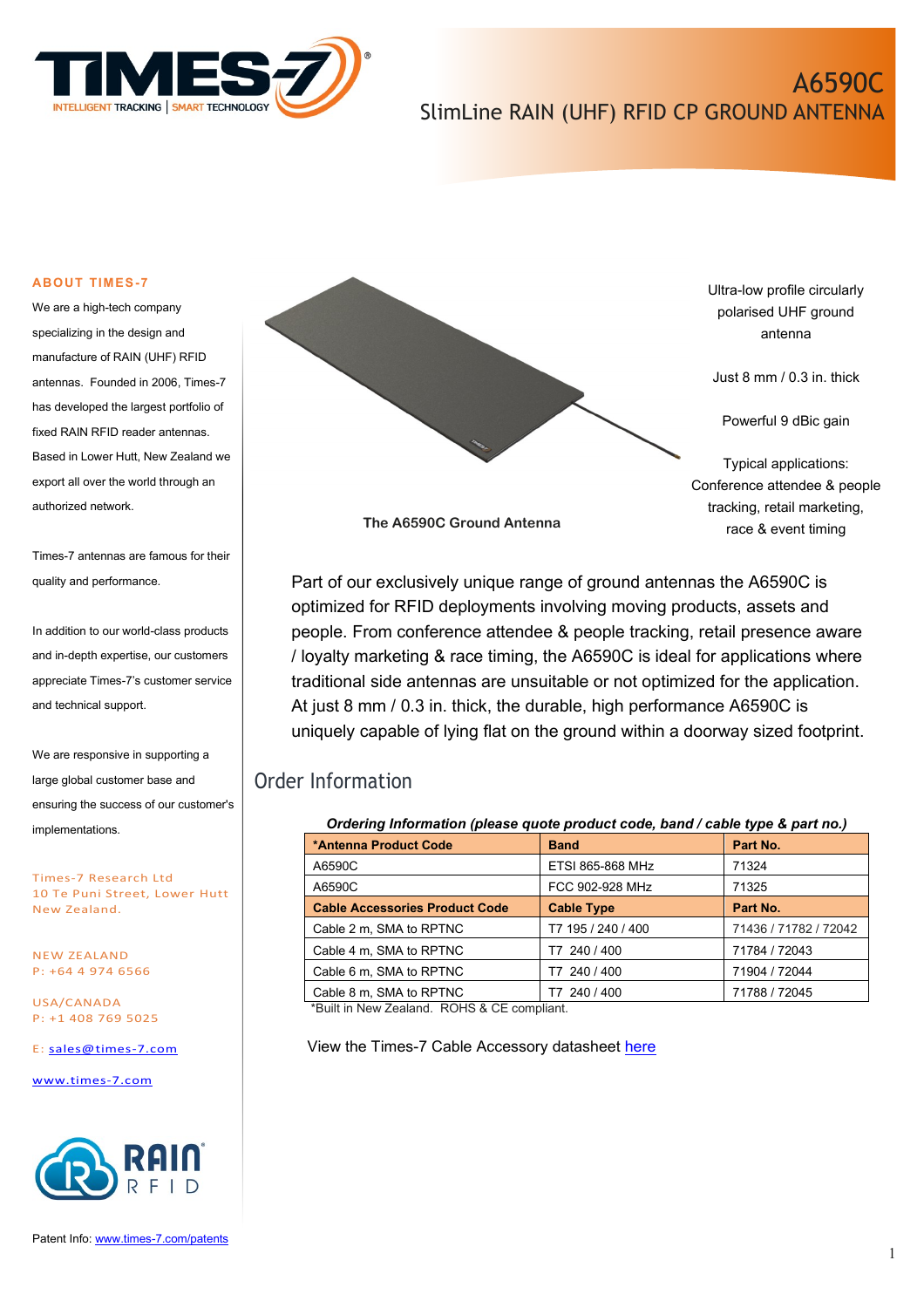

# Physical / Environmental Specifications

## *Physical / Environmental Specifications*

| <b>Dimensions</b>                        | $915$ mm x 305 mm x 8 mm                                             |  |
|------------------------------------------|----------------------------------------------------------------------|--|
| Length $(x)$ x Width $(y)$ x Depth $(z)$ | 36.02" x 12.00" x 0.31"                                              |  |
| Boxed unit dimensions:                   | 935 mm x 315 mm x 25mm                                               |  |
|                                          | 36.81" x 12.40" x 0.98"                                              |  |
| Weight:                                  | Net: 2.4 kg / 5.29 lbs. Gross: 2.8 kg / 6.17 lbs.                    |  |
| Radome Material:                         | Fire retardant ABS                                                   |  |
| <b>Environmental Rating:</b>             | IP65                                                                 |  |
| <b>Operating / Storage Temperature:</b>  | $-20^{\circ}$ to $+55^{\circ}$ C / $-30^{\circ}$ to $+65^{\circ}$ C  |  |
|                                          | $-4^{\circ}$ to $+131^{\circ}$ F / $-22^{\circ}$ to $+149^{\circ}$ F |  |
| Connector type / position:               | SMA female side fly lead (300 mm / 1 ft.) or 6ft /                   |  |
|                                          | 2m cable to RP-TNC Plug                                              |  |

## *Electrical Specifications*

| <b>Frequency Range:</b>     | 865-868 MHz / 902-928 MHz                      |
|-----------------------------|------------------------------------------------|
| Polarization:               | RHCP (Right Hand Circular Polarised)           |
| Far-field Gain:             | 9 dBiC typical                                 |
| Far-field 3 dB beamwidth: * | $20^\circ$ in xz-plane, $80^\circ$ in yz-plane |
| <b>VSWR</b>                 | 1.4 typical                                    |
| Front to back ratio:        | 24 dB                                          |
| <b>Axial Ratio:</b>         | 2 dB typical                                   |
| Nominal impedance:          | 50 $\Omega$                                    |
| Anti-static protection:     | Yes, DC grounded                               |
| Antenna detection           | 10 K $\Omega$ resistance                       |
| <b>Maximum Input Power:</b> | 3 W                                            |

# Antenna Planes Radiation Patterns



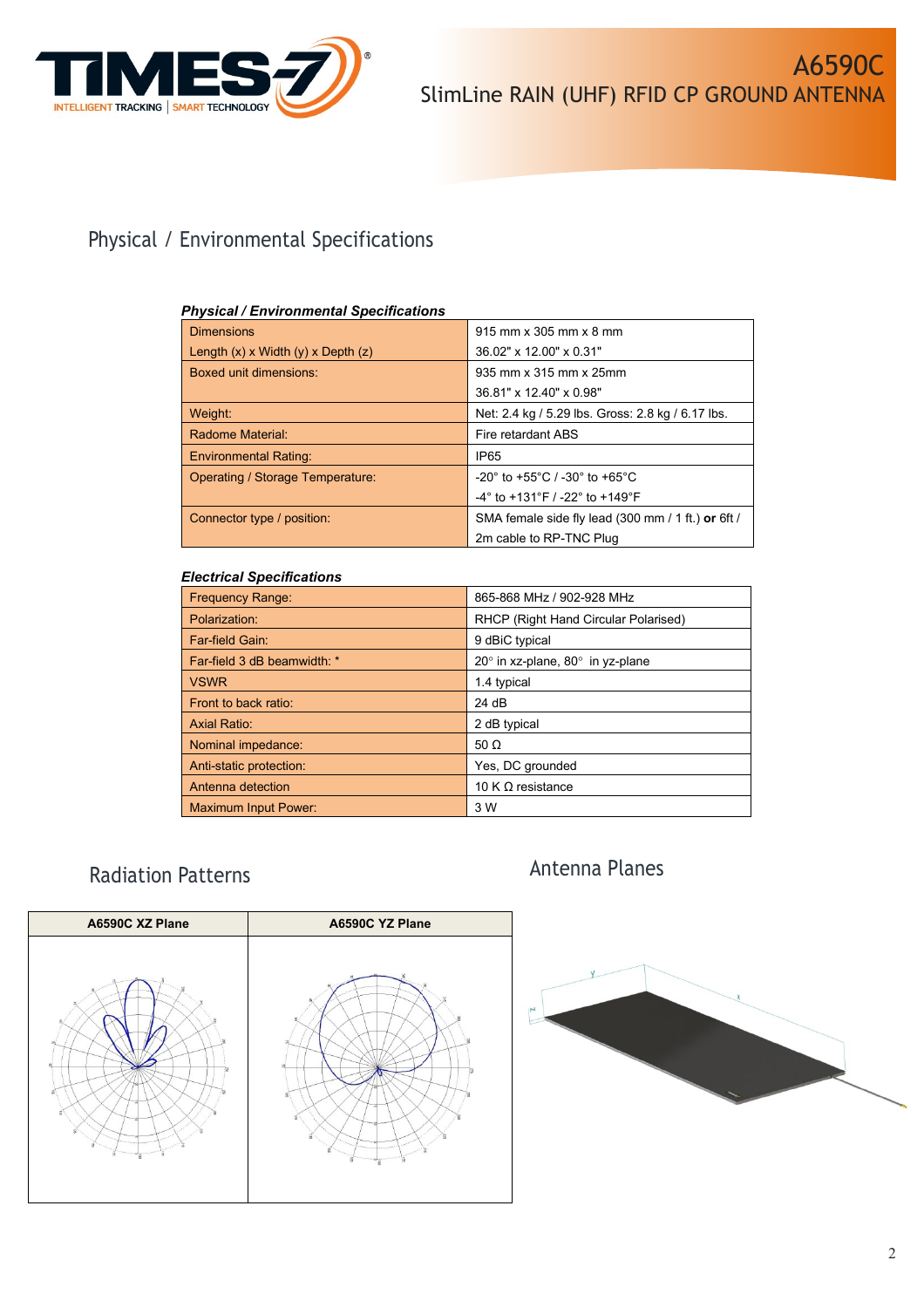

## Installation Instructions

- Ensure that only finger tightness is used for the SMA connector. Use of tools to tighten the connector will apply excessive force and will damage the connector.
- Avoid any load or bending force from the cable on the connector.

## Payload Information

This ground antenna is designed to support moderate loads, such as hand trolleys and carts with rubber wheels, runners, bicyclists, and occasional vehicular traffic with pneumatic tires, etc. Care must be taken to ensure the antenna is installed on a smooth, hard, flat surface. Ensure that the antenna surface is not damaged from sharp objects such as steel-edged wheels, stone chips or glass fragments, etc. Any point load must not exceed 100 psi (7 kg/ cm2) and the maximum distributed load on the mat should not exceed 1100lb (500kg).

# Applications

- Conference Attendee / People Tracking
- Retail Presence Aware / Loyalty Based Marketing
- Race & Event Timing







### **OUR GLOBAL NETWORK**

In addition to our world-class products and in-depth expertise, Times-7 is known for their quality of customer service and technical support. We place emphasis on our responsiveness in supporting a large global customer base and ensuring the success of our customer's implementations.

> Times-7 Research Ltd 10 Te Puni Street Lower Hutt 5012 New Zealand

> > P: +64 4 974 6566

E: [sales@times-7.com](mailto:sales@times-7.com)

[www.times-7.com](http://www.times-7.com/)

The technical data contained in this publication is not a guarantee for which Times-7 Research Ltd assumes legal accountability. It is indicative of typical performance, and if required should be relied on for specific applications only after due verification.

All technical data, specifications and other information contained herein are deemed to be the proprietary intellectual property of Times-7 Research Ltd. No reproduction, copy or use thereof may be made without the express written consent of Times-7 Research Ltd.

The Times-7 logo are trademarks or registered trademarks of Times-7 Research Ltd. All other trademarks are the property of their respective owners. © 2022 Times-7 Research Ltd. All rights reserved. Specifications are subject to change without notice. Datasheet v1.0